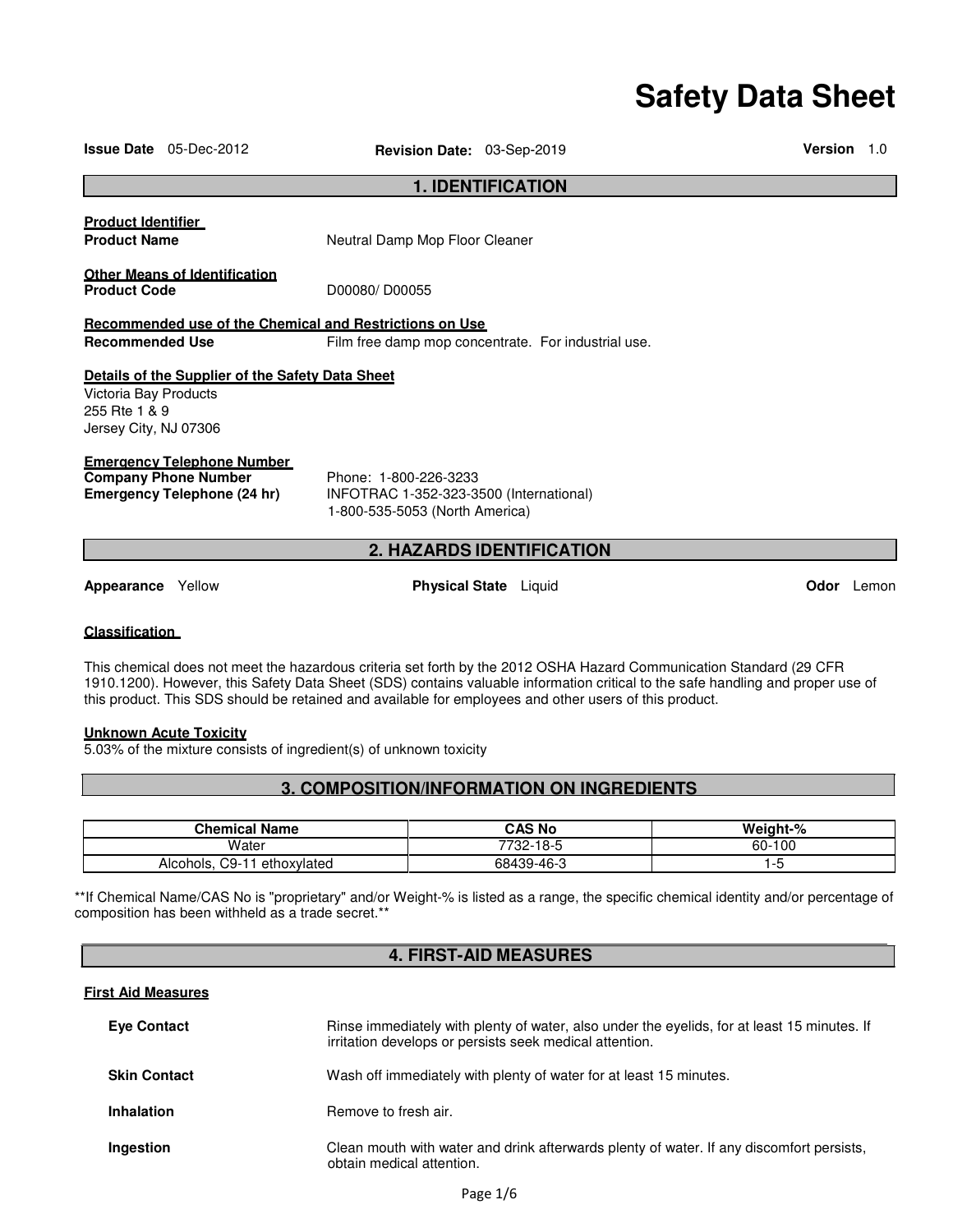#### **Most Important Symptoms and Effects**

**Symptoms** Prolonged or repeated exposure can remove natural skin oils and may produce irritation.

# **Indication of Any Immediate Medical Attention and Special Treatment Needed**

**Notes to Physician Treat symptomatically. May aggravate pre-existing skin disorders.** 

# **5. FIRE-FIGHTING MEASURES**

#### **Suitable Extinguishing Media**

Water spray (fog). Carbon dioxide (CO2). Water. Foam.

#### **Unsuitable Extinguishing Media**

Not determined.

# **Specific Hazards Arising from the Chemical**

None known.

# **Hazardous Combustion Products**

Normal products of combustion.

# **Protective Equipment and Precautions for Firefighters**

As in any fire, wear self-contained breathing apparatus pressure-demand, MSHA/NIOSH (approved or equivalent) and full protective gear.

# **6. ACCIDENTAL RELEASE MEASURES**

#### **Personal Precautions, Protective Equipment and Emergency Procedures**

| Wear protective clothing as described in Section 8 of this safety data sheet.                                                                                                      |
|------------------------------------------------------------------------------------------------------------------------------------------------------------------------------------|
| Prevent from entering into soil, ditches, sewers, waterways and/or groundwater. See<br>Section 12, Ecological Information. See Section 13, Disposal Considerations, for additional |
|                                                                                                                                                                                    |
| Prevent from spreading or entering drains, ditches or rivers by using sand, earth, or other                                                                                        |
|                                                                                                                                                                                    |

# **Methods for Clean-Up** Contain and collect with an inert absorbent and place into an appropriate container for disposal. Rinse area with clean water and dry before permitting traffic.

# **7. HANDLING AND STORAGE**

# **Precautions for Safe Handling**

| Advice on Safe Handling | Handle in accordance with good industrial hygiene and safety practice. Use personal |
|-------------------------|-------------------------------------------------------------------------------------|
|                         | protection recommended in Section 8. For industrial and commercial use only. Avoid  |
|                         | contact with skin, eyes or clothing.                                                |

# **Conditions for Safe Storage, Including Any Incompatibilities**

| <b>Storage Conditions</b> | Keep container tightly closed and store in a cool, dry and well-ventilated place. Protect from<br>freezing. Keep out of the reach of children. |
|---------------------------|------------------------------------------------------------------------------------------------------------------------------------------------|
| Incompatible Materials    | None known based on information supplied.                                                                                                      |

# **8. EXPOSURE CONTROLS/PERSONAL PROTECTION**

**Exposure Guidelines** This product, as supplied, does not contain any hazardous materials with occupational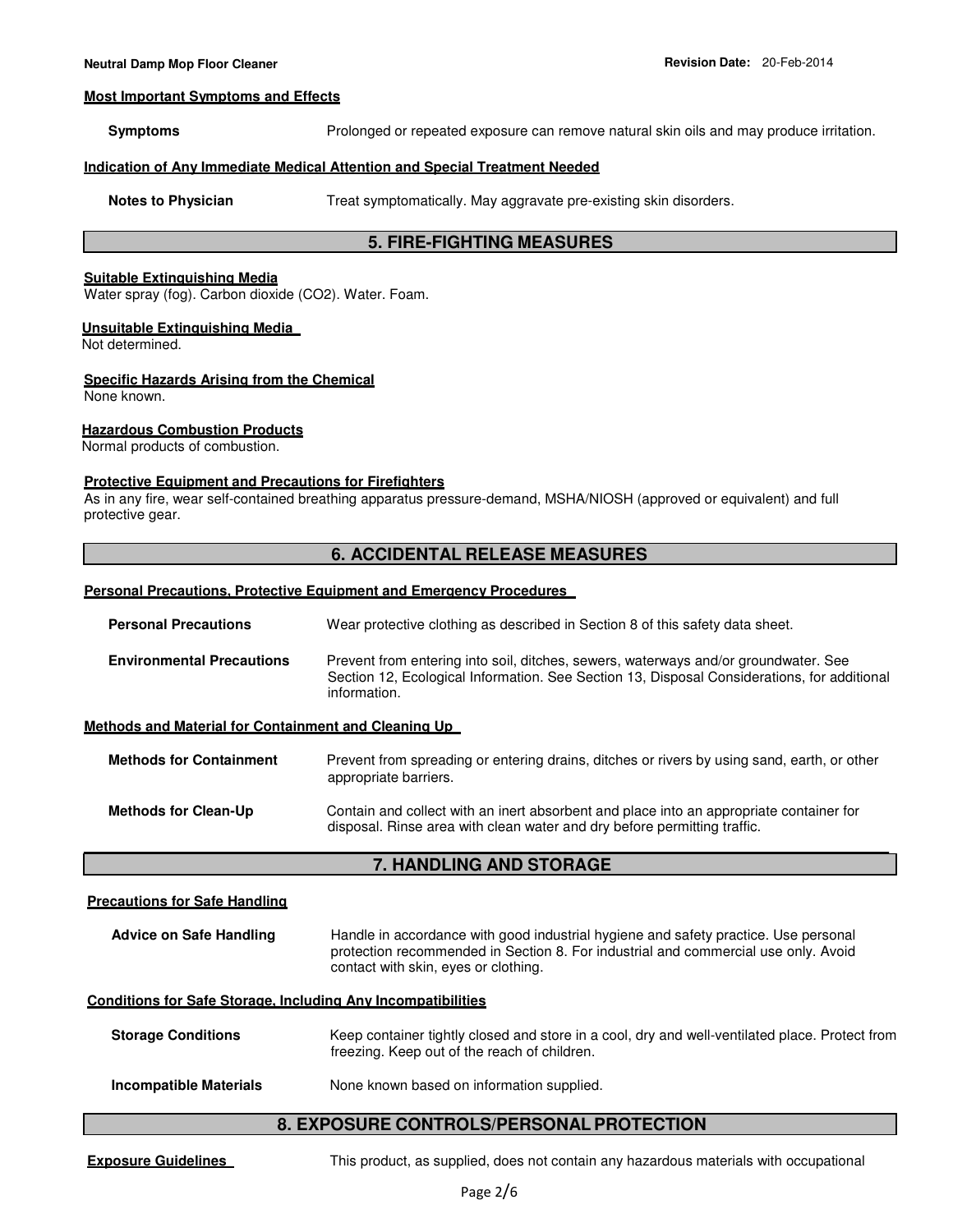#### **Individual Protection Measures, such as Personal Protective Equipment**

| <b>Eve/Face Protection</b>      | No protective equipment is needed under normal use conditions. |
|---------------------------------|----------------------------------------------------------------|
| <b>Skin and Body Protection</b> | No protective equipment is needed under normal use conditions. |
| <b>Respiratory Protection</b>   | Under normal conditions, respirator is not normally required.  |

**General Hygiene Considerations** Handle in accordance with good industrial hygiene and safety practice.

# **9. PHYSICAL AND CHEMICAL PROPERTIES**

# **Information on Basic Physical and Chemical Properties**

| <b>Physical State</b><br>Appearance<br>Color                                                                                                                                                                                                                 | Liquid<br>Clear<br>Yellow                                                                                                                      | Odor<br><b>Odor Threshold</b> | Lemon<br>Not determined |
|--------------------------------------------------------------------------------------------------------------------------------------------------------------------------------------------------------------------------------------------------------------|------------------------------------------------------------------------------------------------------------------------------------------------|-------------------------------|-------------------------|
| <b>Property</b><br>рH<br><b>Melting Point/Freezing Point</b><br><b>Boiling Point/Boiling Range</b>                                                                                                                                                           | <u>Values</u><br>$8.0 - 8.5$<br>$0 \text{ °C} / 32 \text{ °F}$<br>100 ℃ / 212 °F                                                               | Remarks • Method              |                         |
| <b>Flash Point</b><br><b>Evaporation Rate</b><br><b>Flammability (Solid, Gas)</b><br><b>Upper Flammability Limits</b><br><b>Lower Flammability Limit</b>                                                                                                     | Not applicable<br>Not determined<br>Liquid-not applicable<br>Not applicable<br>Not applicable                                                  | TOC                           |                         |
| <b>Vapor Pressure</b><br><b>Vapor Density</b><br><b>Specific Gravity</b><br><b>Water Solubility</b>                                                                                                                                                          | Not determined<br>Not determined<br>1.00<br>Completely soluble                                                                                 | @ 25 ℃ (77 °F)                |                         |
| Solubility in other solvents<br><b>Partition Coefficient</b><br><b>Auto-ignition Temperature</b><br><b>Decomposition Temperature</b><br><b>Kinematic Viscosity</b><br><b>Dynamic Viscosity</b><br><b>Explosive Properties</b><br><b>Oxidizing Properties</b> | Not determined<br>Not determined<br>Not determined<br>Not determined<br>Not determined<br>Not determined<br>Not an explosive<br>Not determined |                               |                         |

# **10. STABILITY AND REACTIVITY**

# **Reactivity**

Not reactive under normal conditions.

# **Chemical Stability**

Stable under recommended storage conditions.

# **Possibility of Hazardous Reactions**

None under normal processing.

# **Hazardous Polymerization**

Hazardous polymerization does not occur.

#### **Conditions to Avoid**

Keep out of reach of children. Keep from freezing.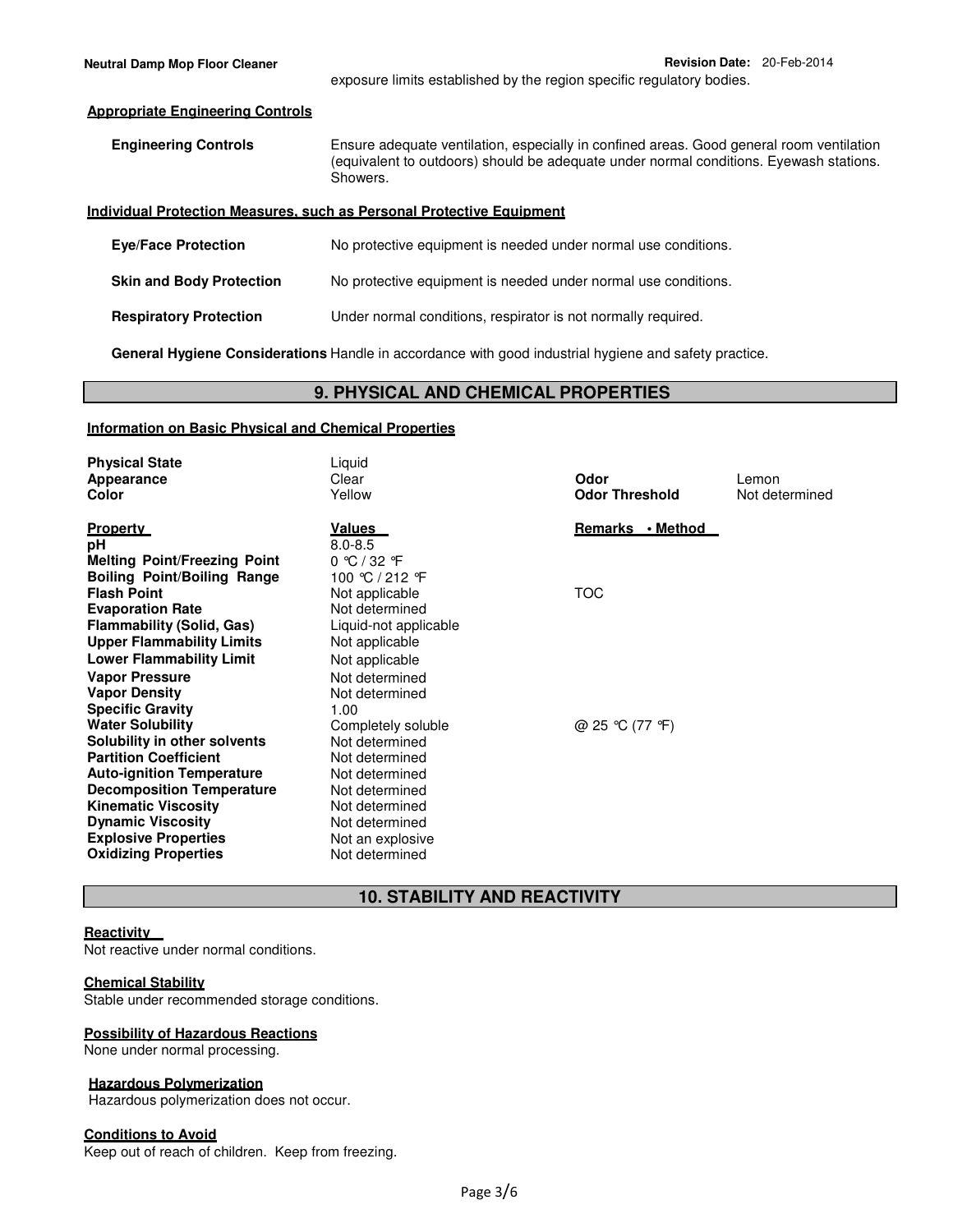# **Neutral Damp Mop Floor Cleaner Revision Date: 20-Feb-2014**

#### **Incompatible Materials**

None known based on information supplied.

#### **Hazardous Decomposition Products**

Normal products of combustion.

# **11. TOXICOLOGICAL INFORMATION**

# **Information on Likely Routes of Exposure**

# **Product Information**

| <b>Eye Contact</b>  | Avoid contact with eyes.         |
|---------------------|----------------------------------|
| <b>Skin Contact</b> | Avoid contact with skin.         |
| <b>Inhalation</b>   | Avoid breathing vapors or mists. |
| Ingestion           | Do not taste or swallow.         |

#### **Component Information**

| <b>Chemical Name</b>                      | Oral LD50                | <b>Dermal LD50</b> | <b>Inhalation LC50</b> |
|-------------------------------------------|--------------------------|--------------------|------------------------|
| Alcohols, C9-11 ethoxylated<br>68439-46-3 | 1378 mg/kg<br>Rat<br>$=$ | Rabbit<br>∠ 2 a/ka |                        |

# **Information on Physical, Chemical and Toxicological Effects**

**Symptoms** Please see section 4 of this SDS for symptoms.

#### **Delayed and Immediate Effects as well as Chronic Effects from Short and Long-Term Exposure**

**Carcinogenicity** This product does not contain any carcinogens or potential carcinogens as listed by OSHA, IARC or NTP.

#### **Numerical Measures of Toxicity**

Not determined

**Unknown Acute Toxicity** 5.03% of the mixture consists of ingredient(s) of unknown toxicity.

# **12. ECOLOGICAL INFORMATION**

# **Ecotoxicity**

The product is not classified as environmentally hazardous. However, this does not exclude the possibility that large or frequent spills can have a harmful or damaging effect on the environment.

#### **Persistence/Degradability**

Not determined

#### **Bioaccumulation**

Not determined

**Mobility** Not determined

#### **Other Adverse Effects**

Not determined

# **13. DISPOSAL CONSIDERATIONS**

#### **Waste Treatment Methods**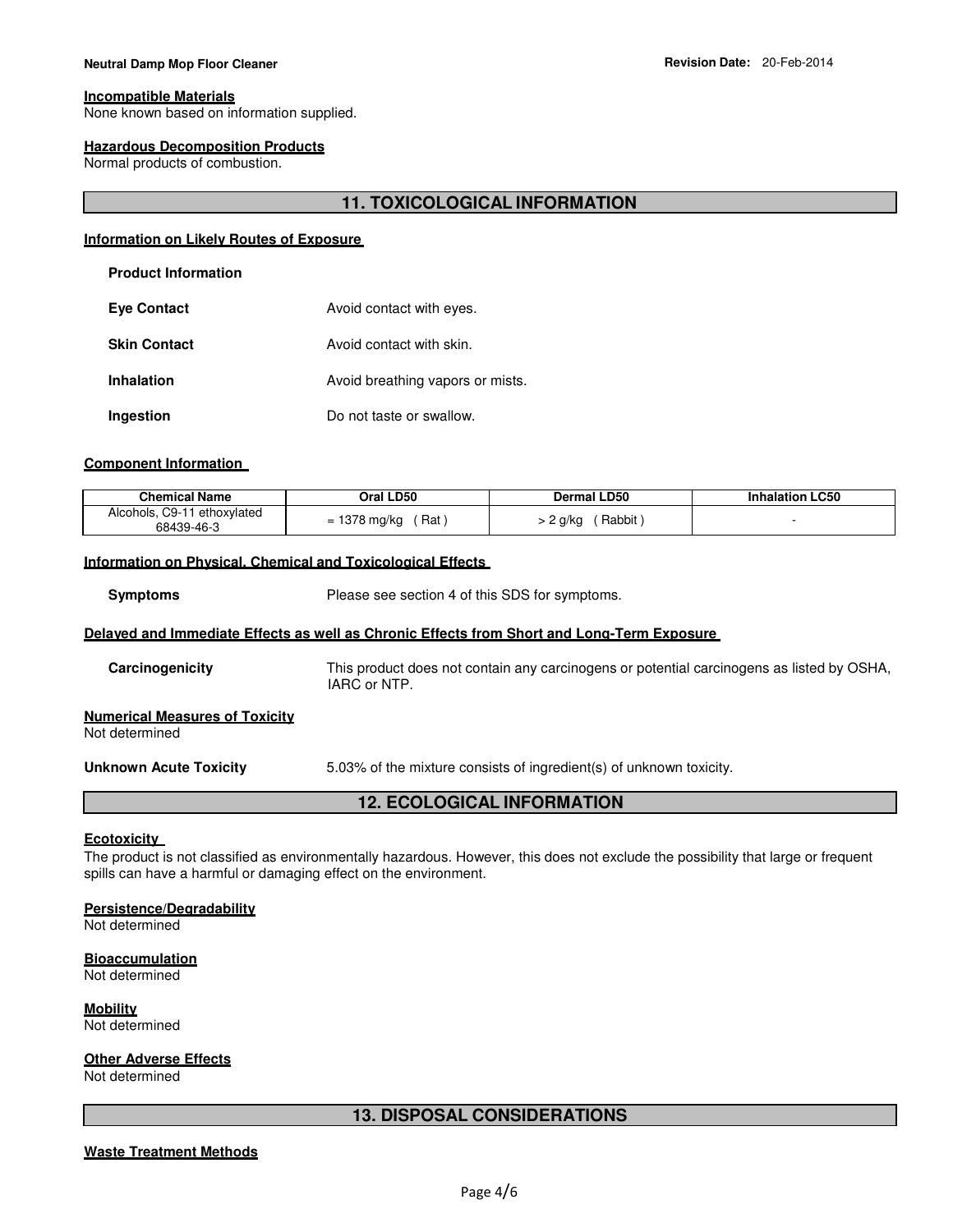**14. TRANSPORT INFORMATION**

|             | ורשוואוויש וויוויש ושוארו הדו                                                                                                  |
|-------------|--------------------------------------------------------------------------------------------------------------------------------|
| <b>Note</b> | Please see current shipping paper for most up to date shipping information, including<br>exemptions and special circumstances. |
| <u>DOT</u>  | Not regulated                                                                                                                  |
| <b>IATA</b> | Not regulated                                                                                                                  |
| <u>IMDG</u> | Not regulated                                                                                                                  |

# **15. REGULATORY INFORMATION**

# **International Inventories**

Not determined

# **Legend:**

**TSCA** - United States Toxic Substances Control Act Section 8(b) Inventory **DSL/NDSL** - Canadian Domestic Substances List/Non-Domestic Substances List **EINECS/ELINCS** - European Inventory of Existing Chemical Substances/European List of Notified Chemical Substances **ENCS** - Japan Existing and New Chemical Substances **IECSC** - China Inventory of Existing Chemical Substances **KECL** - Korean Existing and Evaluated Chemical Substances **PICCS** - Philippines Inventory of Chemicals and Chemical Substances

# **US Federal Regulations**

# **CERCLA**

This material, as supplied, does not contain any substances regulated as hazardous substances under the Comprehensive Environmental Response Compensation and Liability Act (CERCLA) (40 CFR 302) or the Superfund Amendments and Reauthorization Act (SARA) (40 CFR 355).

# **SARA 311/312 Hazard Categories**

# **Acute Health Hazard** Yes

# **SARA 313**

Section 313 of Title III of the Superfund Amendments and Reauthorization Act of 1986 (SARA). This product does not contain any chemicals which are subject to the reporting requirements of the Act and Title 40 of the Code of Federal Regulations, Part 372

# **CWA (Clean Water Act)**

This product does not contain any substances regulated as pollutants pursuant to the Clean Water Act (40 CFR 122.21 and 40 CFR 122.42)

# **US State Regulations**

# **California Proposition 65**

This product does not contain any Proposition 65 chemicals.

# **U.S. State Right-to-Know Regulations**